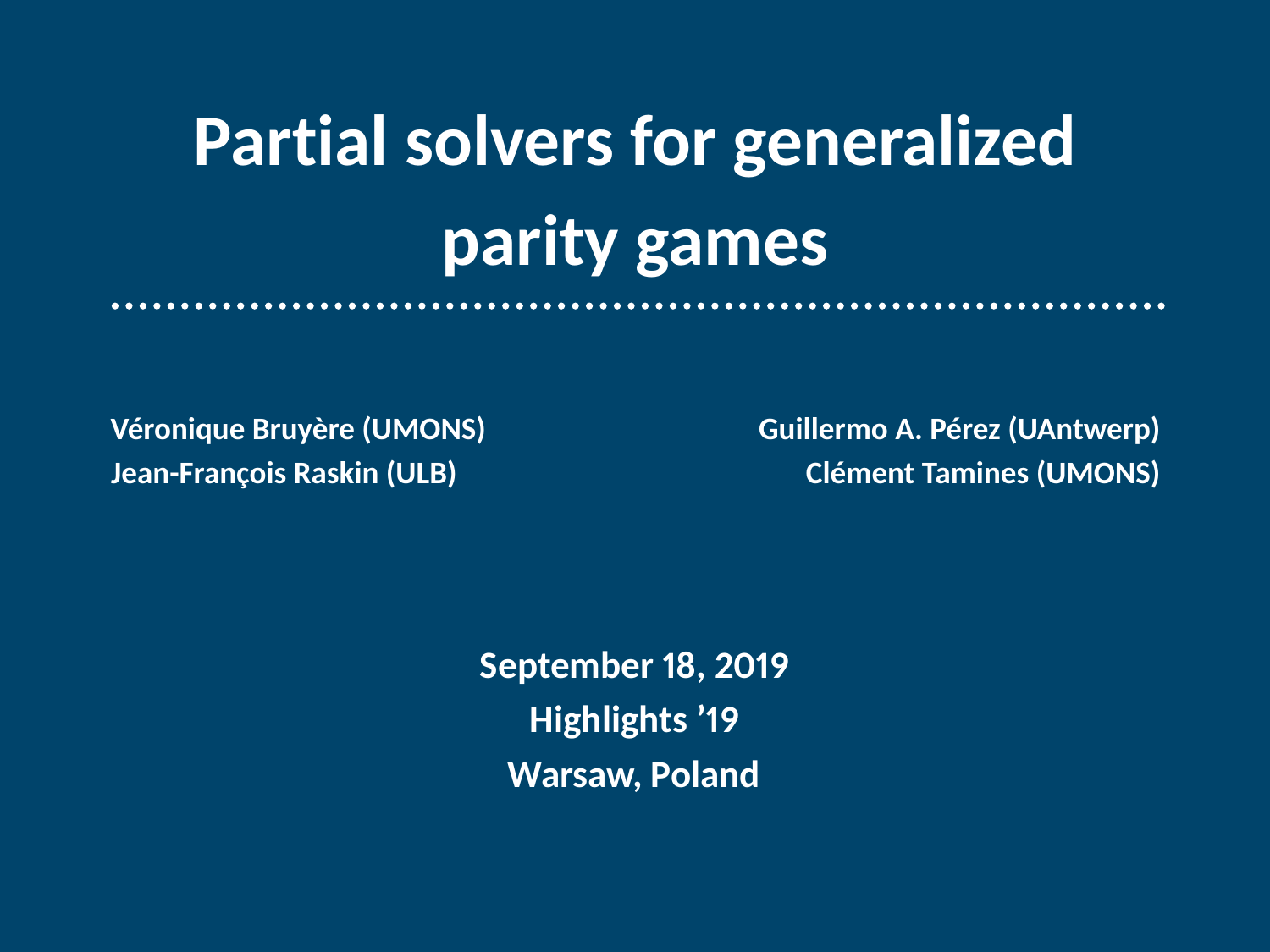#### <span id="page-1-0"></span>Game structure and play

**Game structure**  $G = (V_0, V_1, E)$  and priority function  $\alpha: V \rightarrow \{0, 1, ..., d\}$ 



**Play:** infinite path in  $G$  starting in  $V_0$ 

**→** sequence of priorities corresponding to π

**Example**:

$$
π = V_0 V_1 V_2 (V_1 V_0)^{\omega}
$$
  
\n $α(π) = 3 2 6 (2 3)^{\omega}$ 

→ play won by player 1

**Objective** for player  $i \in \{0, 1\}$ : set of plays  $\Omega_i \subseteq V^\omega$ 

- $\Omega_0 = 0$ Parity $(\alpha)$ : plays where maximum priority seen infinitely often is even
- **•**  $\Omega_1 = 1$ Parity $(\alpha)$ : plays where maximum priority seen infinitely often is odd

**Strategies**: memoryless strategies required for both players to win

**Complexity**: NP **∩** coNP [\[2\]](#page-11-0) and UP **∩** coUP [\[6\]](#page-12-0), P membership is open problem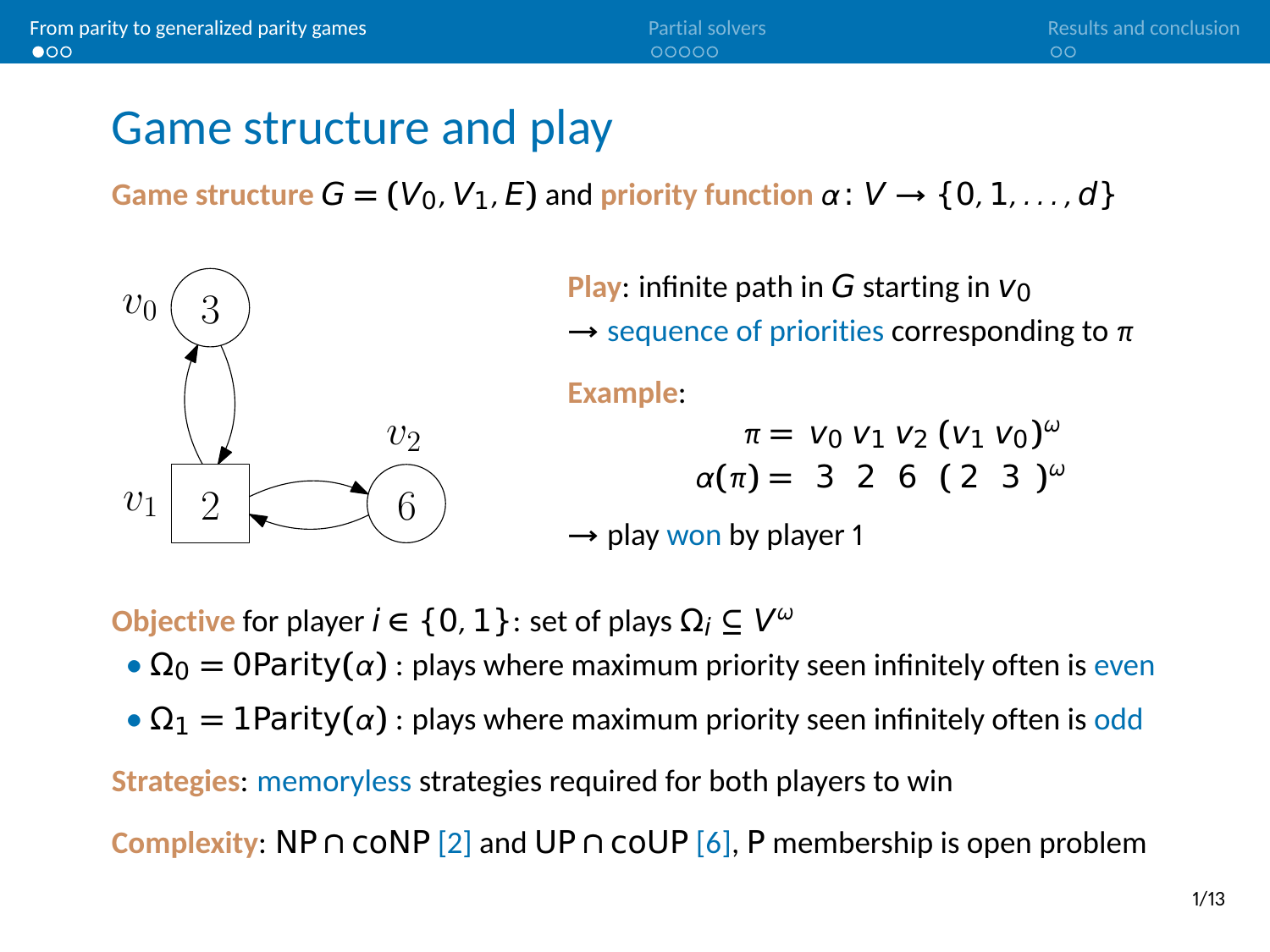## Reactive synthesis from LTL specifications

Parity games are intermediary steps in reactive synthesis from LTL specifications [\[7\]](#page-12-1)

**Goal :** given an environment, synthetise a system that respects specifications (LTL)

**Input :** an LTL formula ϕ whose propositional variables are partitioned into inputs (controllable by the environment) and outputs (controlled by the system)

#### **Classical algorithm :**

- **•** construct a deterministic parity automaton (DPA)
- **•** the DPA can then be seen as a two player graph game
- **•** winning condition in this game : parity acceptance condition of the DPA

**Particularity:** LTL formula  $\phi = \phi_1 \land \cdots \land \phi_n$  is a conjunction of smaller formulas

- compositional approach: construct a DPA A<sub>i</sub> for each subformula  $\phi_i$
- underlying game is then the product of the automata  $A_i$  and the winning condition is a conjunction (for Player 0) of parity conditions
- → such games are generalized parity games 2013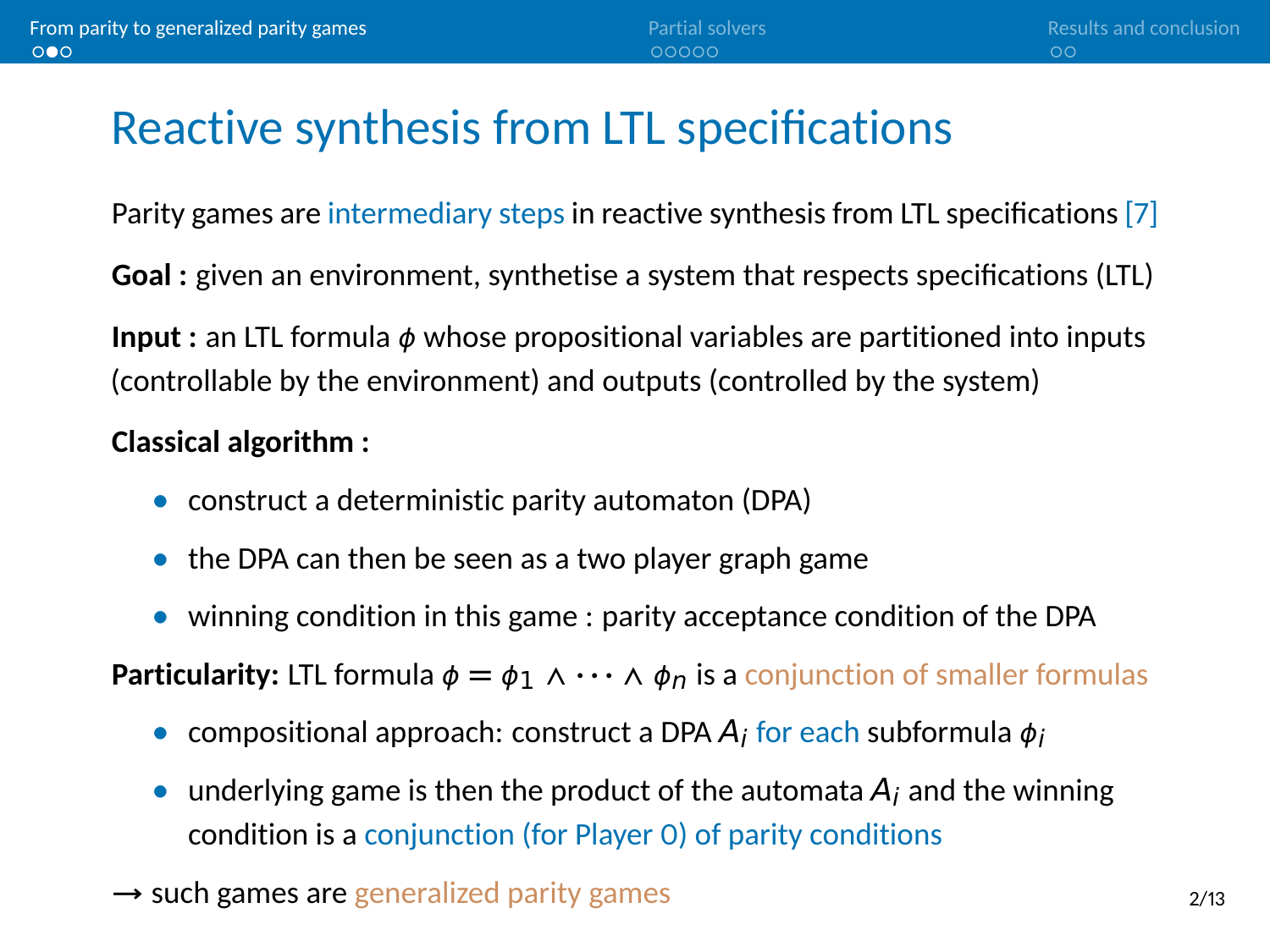### Generalized parity objective

Now consider  $k \geq 1$  priority functions  $\alpha_k : V \to \{0, \ldots, d_\ell\} \forall \ell \in \{1, \ldots, k\}$ → we consider several sequences of priorities corresponding to a play

Objective  $Ω<sub>0</sub> = Con[EventParity(α<sub>1</sub>, …, α<sub>k</sub>)$ , conjunction of parity objectives → maximum priority seen infinitely often according to every function is even

Opposite Ω<sup>1</sup> **=** DisjOddParity**(**α1, . . . , αk**)**, disjunction of parity objective → maximum priority seen infinitely often according to some function is odd



**Strategies**: player 0 requires a finite-memory strategy to win **Complexity**: coNP **−** complete [\[1\]](#page-11-1)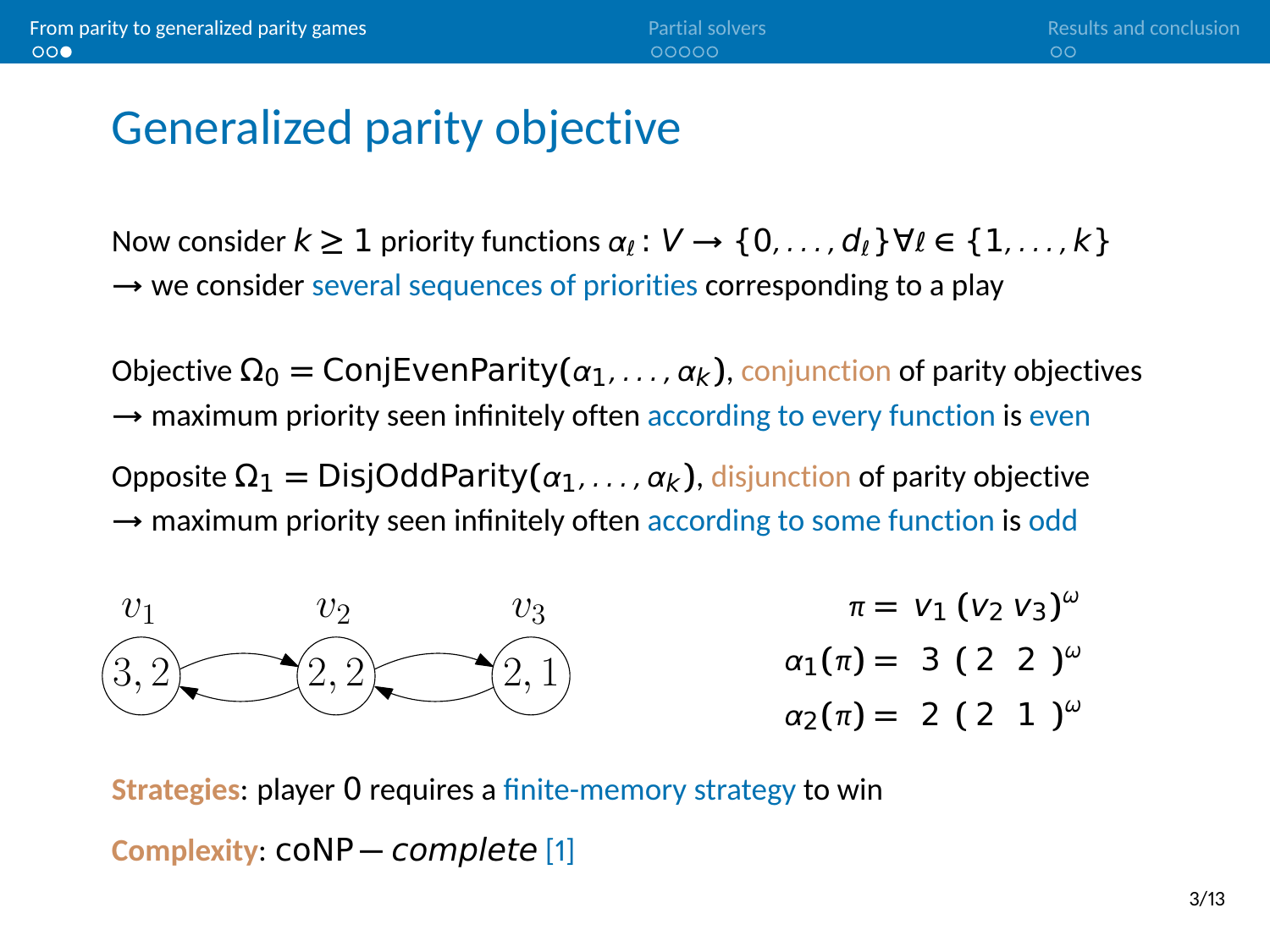### <span id="page-4-0"></span>Partial solvers

Algorithms used to solve (generalized) parity games have exponential complexity

- introduction of incomplete algorithms that partially solve parity games
- benefit: partial solvers are polynomial-time algorithms [\[3,](#page-11-2) [4,](#page-11-3) [8\]](#page-13-0)
- **•** experimentally shown to behave well on random benchmarks and completely solve structured benchmarks from PGSolver [\[3\]](#page-11-2)

#### Formally, a partial solver returns

- $\bullet$  subsets of winning nodes  $Z_0$  ⊆ Win( $G$ , 0,  $\Omega_0$ ) and  $Z_1$  ⊆ Win( $G$ , 1,  $\Omega_1$ )
- a sub-game  $G \setminus (Z_0 \cup Z_1)$  that is unsolved

Our contributions

- **•** extend three partial solvers for parity games to generalized parity games
- combine partial solvers with recursive complete algorithms [\[9,](#page-13-1) [1\]](#page-11-1)
- **•** evaluate on benchmarks generated from LTL formulas

Let us now give intuitions on how two of them work !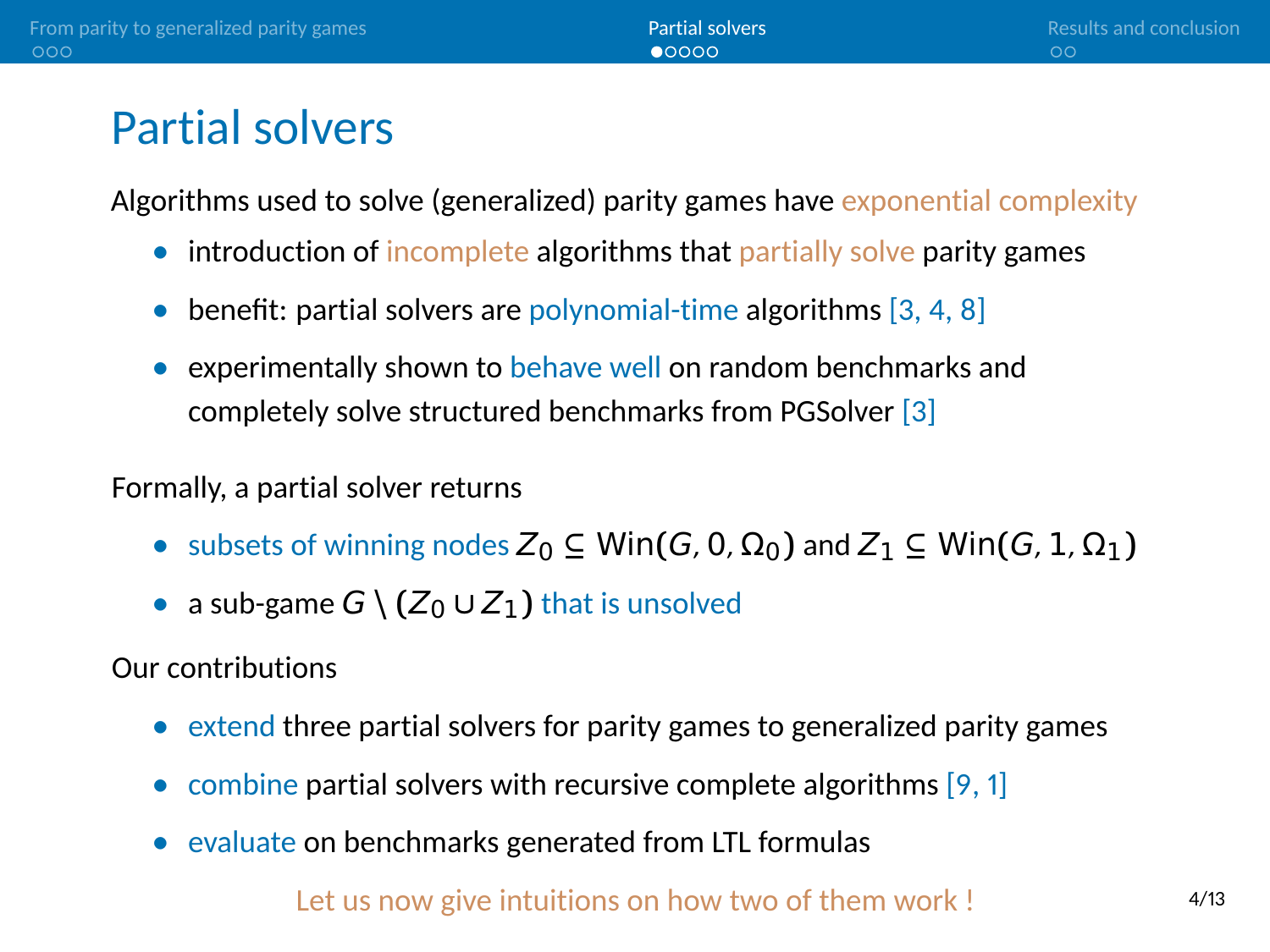## Partial solver using Büchi games

A first very simple partial solver based on Büchi and safety objectives

Based on a simple remark for player 0 (symmetric for player 1)

- **if player 0 can ensure to visit infinitely often an even priority**
- **•** without visiting a greater odd priority
- **•** then he is winning for 0Parity**(**α**)**

Given  $p \in \{0, \ldots, d\}$  an even priority, we want to

- **•** visit U **=** {v **∈** V **|** <sup>α</sup>**(**v**) =** p} infinitely often: Buchi**(**U**)**
- **•** avoid  $U' = \{v \in V \mid \alpha(v) \text{ is an odd priority and } \alpha(v) > p\}$ : Safe $(U')$

#### Conjunction of Büchi and safety objectives

If  $v \in \text{Win}(G, 0, \text{Buchi}(U) \cap \text{Safe}(U'))$ , then  $v \in \text{Win}(G, 0, \text{0Parity}(\alpha))$ .

Variant : property holds with  $\overline{\mathsf{CoBuchi}}(U')$  instead of  $\mathsf{Safe}(U')$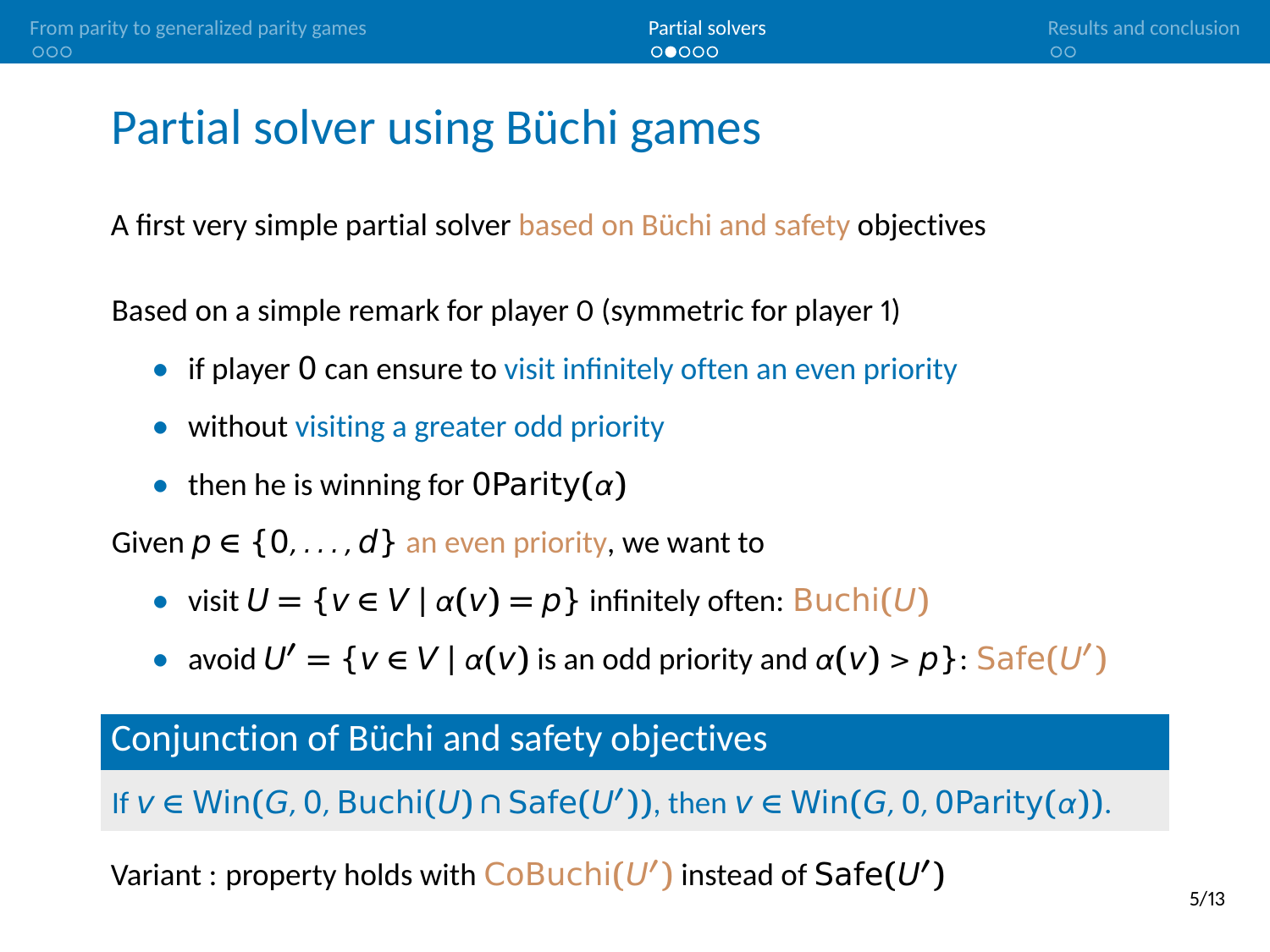## Partial solver using generalized Büchi games

Adaptation to generalized parity games based on generalized Büchi objective

Player 0 with the conjunction of parity objectives, on all dimensions  $\ell$  he wants

- to ensure to visit infinitely often an even priority  $p_{\ell}$
- without visiting an odd priority greater than  $p_{\ell}$
- if he does, he is winning for ConjEvenParity $(\alpha_1, \ldots, \alpha_k)$

 $\rightarrow$  this is Generalized Büchi objective using k sets  $U_{\ell} = \{v \in V \mid \alpha_{\ell}(v) = p_{\ell}\}\$ 

Player 1 with the disjunction of parity objectives, on some dimensions  $\ell$ 

- if he ensures  $1$ Parity $(\alpha_i)$ , he satisfies the disjunction
- → can apply same property as before dimension by dimension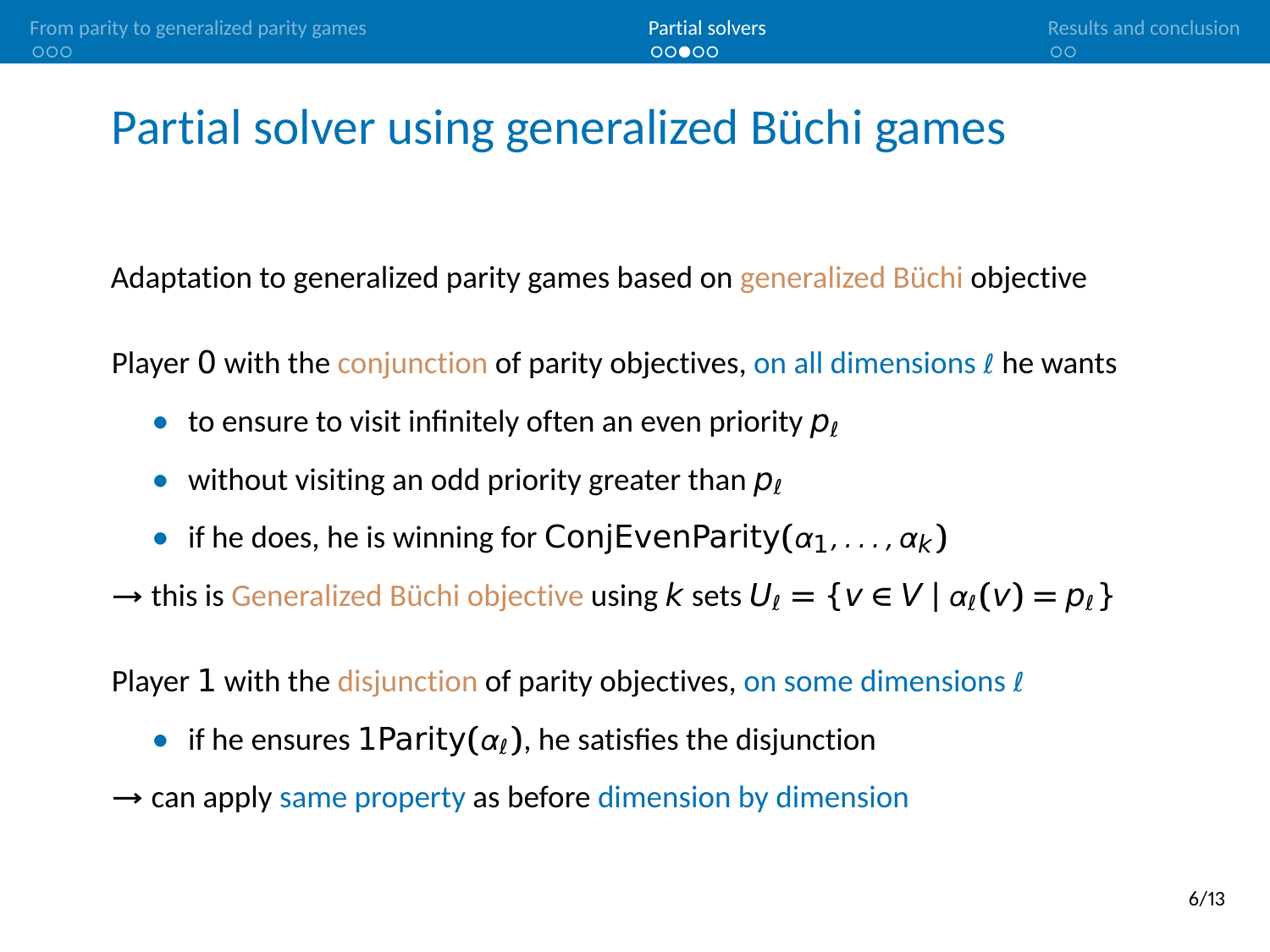### Partial solver : Good Episode

GoodEpSolver [\[4\]](#page-11-3) for parity games : remark for player 0 (symmetric for player 1)

- if player 0 can ensure to visit some node  $V$  from  $V_0 : hv$
- such that the maximum visited priority in h is even
- $\rightarrow$  h is a good episode

 $v_0$   $v$ . . . h

If a play consists in a succession of good episodes, it is won by player 0



Maximum priority in each h<sup>j</sup> is even **→** objective 0Parity**(**α**)** is satisfied

To compute these good episodes, introduce an extended game structure G **×** M → records the maximal visited priority by construction

- **•** compute a fixpoint  $GoodEp<sub>0</sub>(G, \alpha)$  based on attractor computations
- **•** from the fixpoint, player 0 can ensure a succession of good episodes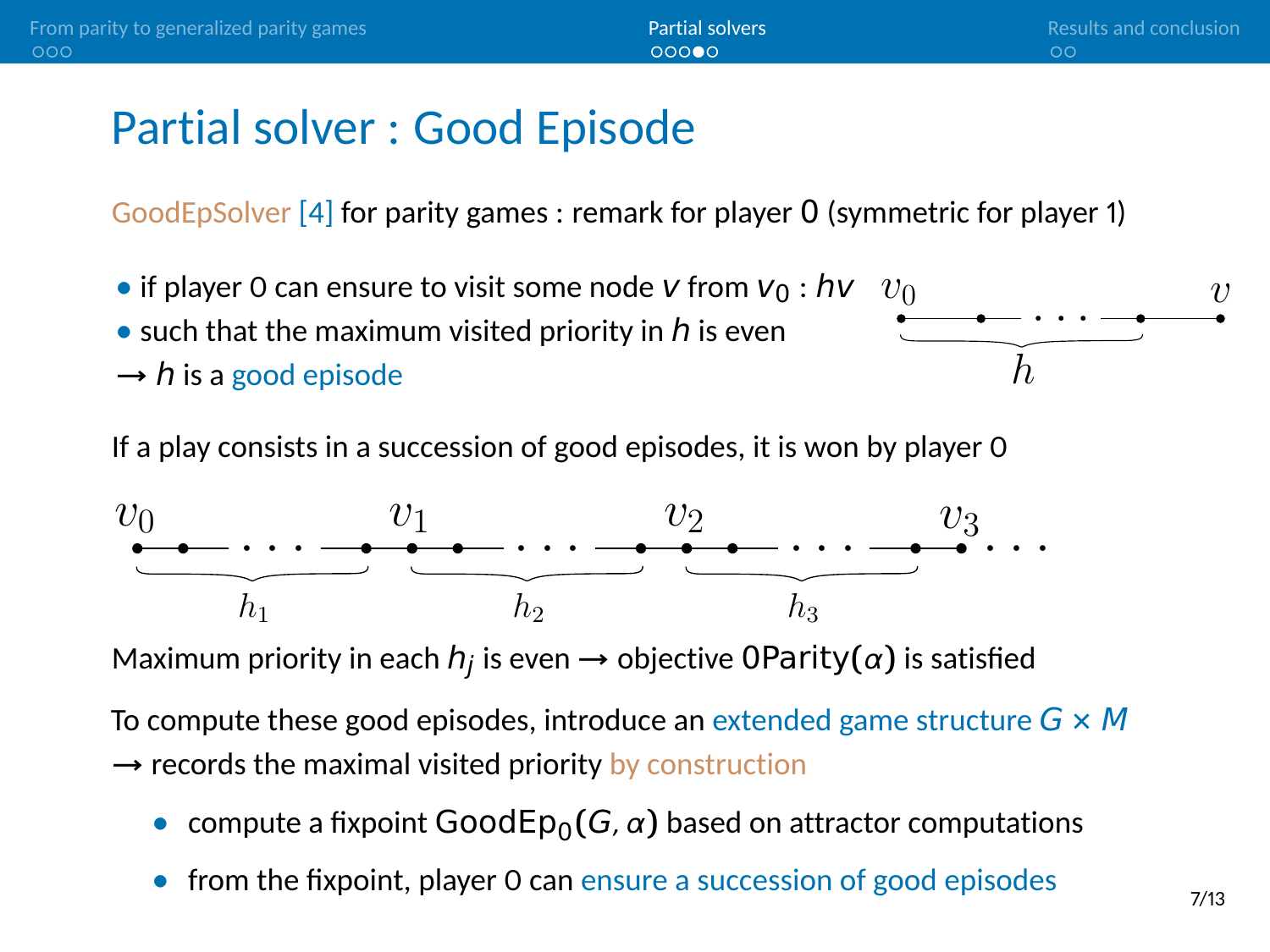#### Generalized Good episodes & other contributions

The generalized version computes a specific fixpoint depending on the player

- player 0: extended game structure  $G \times M_1 \times ... \times M_k$
- player 1: previous approach :  $GoodEp_1(G, \alpha_l)$  for some dimension  $\ell$

Explicit construction and attractor computation in extended game G **×** M is costly → work symbolically using antichains-based algorithm to reduce required space

Additional contributions:

- we adapted a third partial solver [\[3\]](#page-11-2) to generalized parity games
- **•** partials solvers can be combined with the recursive algorithm for (generalized) parity games  $[9, 1]$  $[9, 1]$  to obtain complete solvers
- implemented 6 algorithms and their combination with recursive algorithms
- evaluated on benchmarks generated from meaningful LTL specifications [\[5\]](#page-12-2)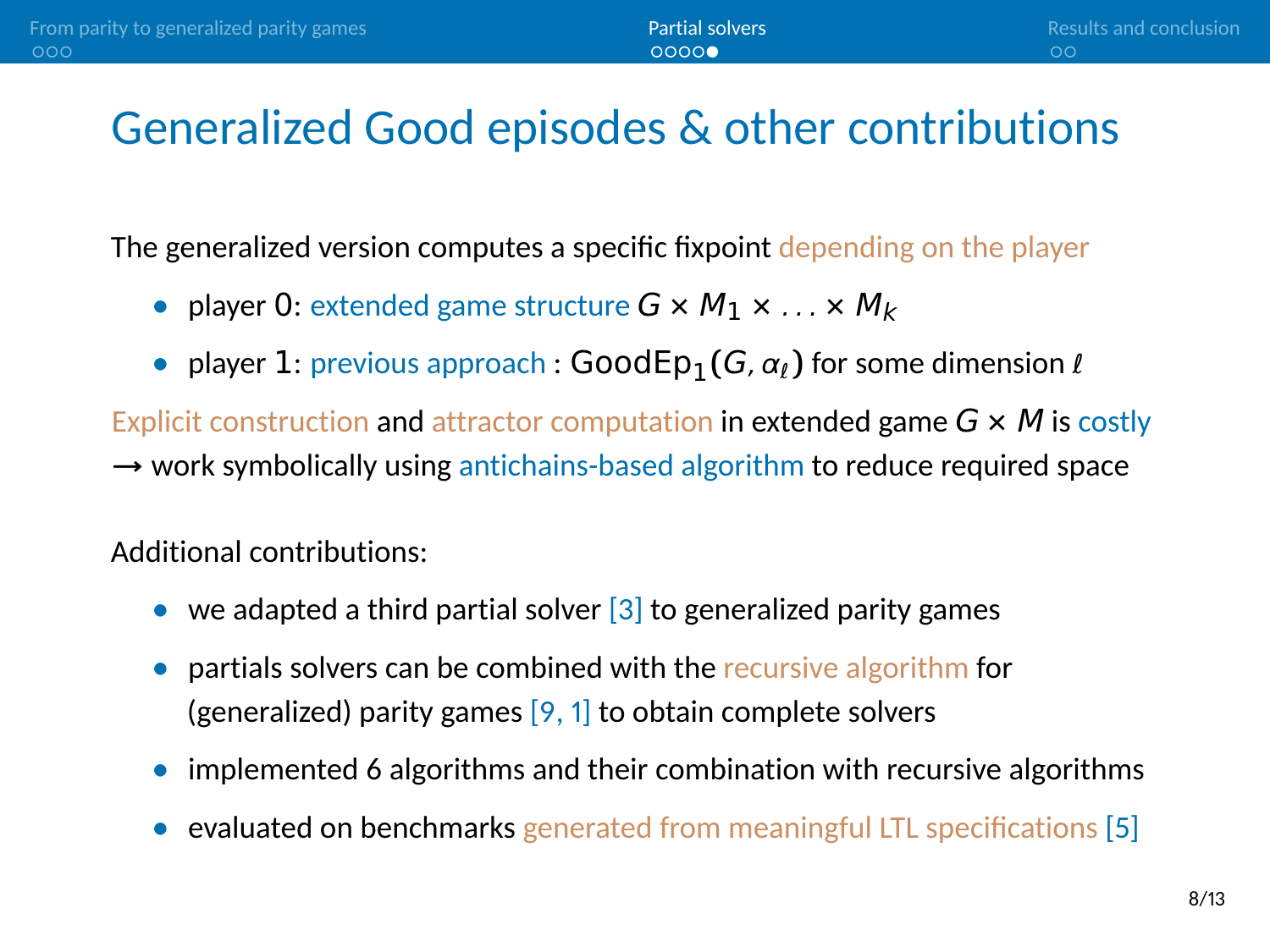### <span id="page-9-0"></span>Results for parity games

240 benchmarks with mean size **|**V**|** of around 46K and maximal size of 3157K, and a mean number d of priorities of 4.1 with a maximal number  $d = 15$ 

| Solver             | Solved         | T.O.     | Fastest    | Mean time (233) |
|--------------------|----------------|----------|------------|-----------------|
| Zielonka           | 240 (100%)     | $\Omega$ | 150 (62 %) | 272 ms          |
| Ziel&BuchiSolver   | 240 (100%)     | $\Omega$ | 89 (37 %)  | 480 ms          |
| Ziel&GoodEpSolver  | 233 (97%)      |          | $0(0\%)$   | 1272 ms         |
| Ziel&LaySolver     | 238 (99%)      | 2        | 1(1%)      | 587 ms          |
| <b>BuchiSolver</b> | 203 (84%) - 37 | $\Omega$ |            |                 |
| GoodEpSolver       | 233 (97%) - 0  | 7        |            |                 |
| LaySolver          | 232 (97%) - 6  | 2        |            |                 |

- recursive algorithm is faster than partial solvers on average which was not observed on random graphs in [\[4\]](#page-11-3)
- the combination of partial solvers with the recursive algorithm improves its performances in 90 cases over 240 (38%)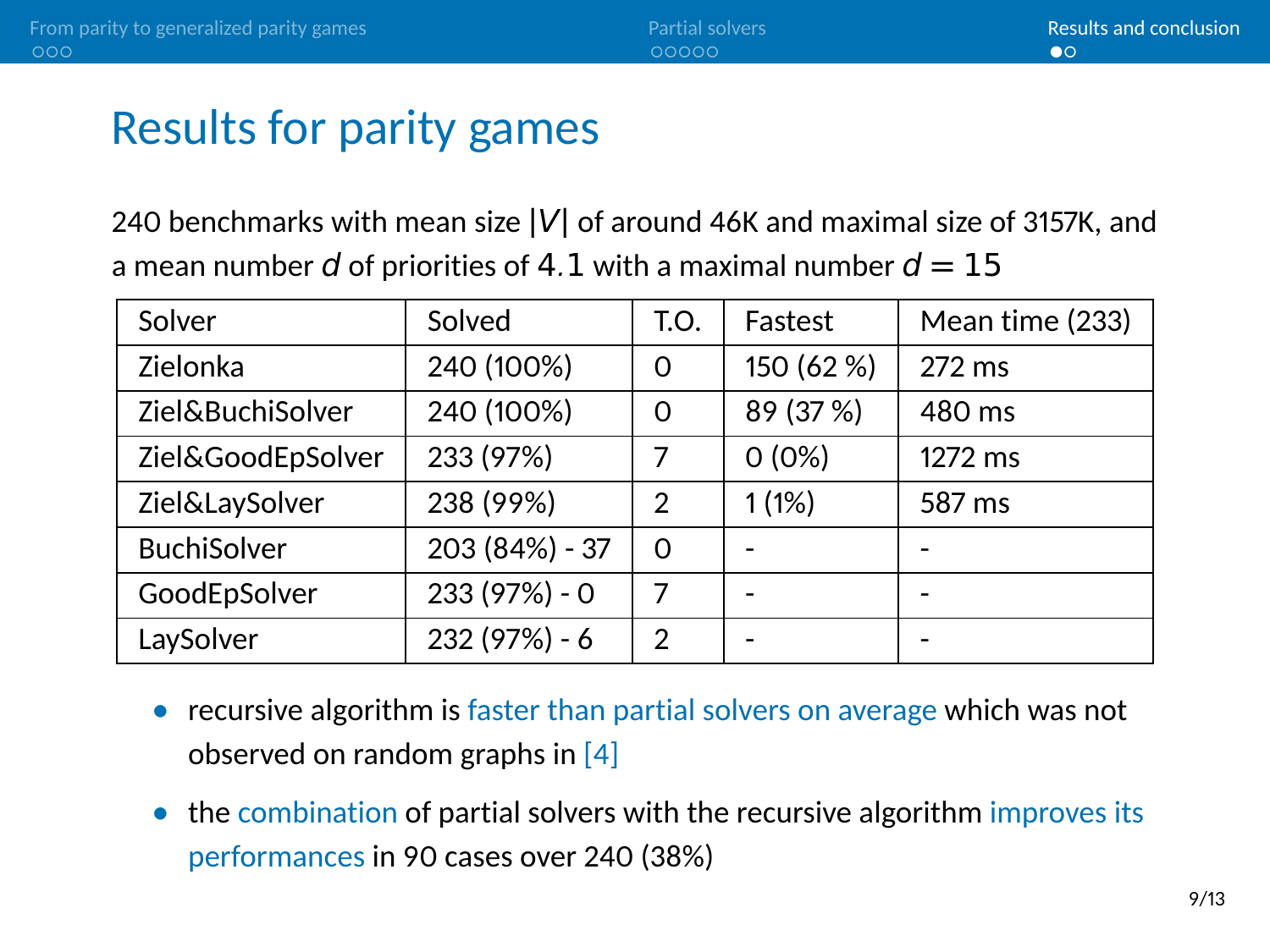## Results for generalized parity games

152 benchmarks with mean size **|**V**|** of around 207K and maximal size of 709K, mean number of priority functions is 4.53 and maximum number is 17.

| Solver                  | Solved         | T.O. | Fastest  | Mean-Time (87) |
|-------------------------|----------------|------|----------|----------------|
| GenZielonka             | 128 (84%)      | 24   | 33 (25%) | 66 ms          |
| GenZiel&GenBuchiSolver  | 130 (86%)      | 22   | 72 (55%) | 56 ms          |
| GenZiel&GenGoodEpSolver | 112 (74%)      | 40   | 24 (18%) | 644 ms         |
| GenZiel&GenLaySolver    | 110 (72%)      | 42   | 3(2%)    | 1133 ms        |
| GenBuchiSolver          | 110 (72%) - 20 | 22   |          |                |
| GenGoodEpSolver         | 112 (74%) - 0  | 40   |          |                |
| GenLaySolver            | $104(68%) - 6$ | 42   |          |                |

- some benchmarks can't be solved by generalized recursive algorithm or a partial solver alone, but can be solved by the combination of the generalized recursive algorithm with a partial solver
- the combination of partial solvers with the generalized recursive algorithm improves its performances in 99 cases over  $132(75%)$  10/13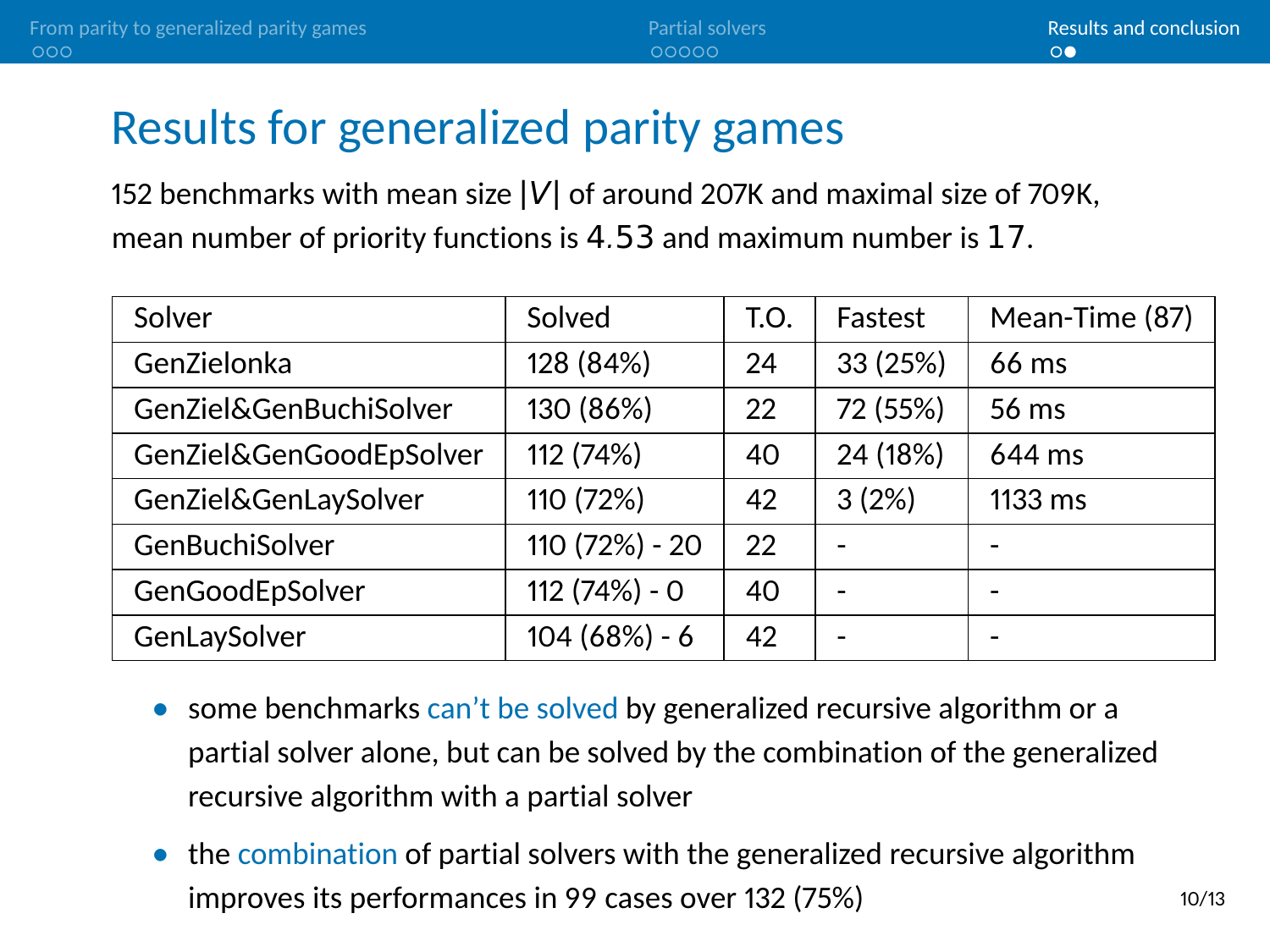<span id="page-11-1"></span>[1] K. Chatterjee, T. A. Henzinger, and N. Piterman.

#### Generalized parity games.

In *FOSSACS Proceedings*, volume 4423 of *Lecture Notes in Computer Science*, pages 153–167. Springer, 2007.

<span id="page-11-0"></span>[2] E. A. Emerson and C. S. Jutla.

Tree automata, mu-calculus and determinacy (extended abstract). In *FOCS Proceedings*, pages 368–377. IEEE Computer Society, 1991.

<span id="page-11-2"></span>[3] M. Huth, J. H. Kuo, and N. Piterman.

Fatal attractors in parity games: Building blocks for partial solvers.

*CoRR*, abs/1405.0386, 2014.

<span id="page-11-3"></span> $[4]$  M. Huth, J. H. Kuo, and N. Piterman.

Static analysis of parity games: Alternating reachability under parity. In *Semantics, Logics, and Calculi - Essays Dedicated to Hanne Riis Nielson and Flemming Nielson on the Occasion of Their 60th Birthdays*, volume 9560 of *Lecture Notes in Computer Science*, pages 159-177. Springer, 2016.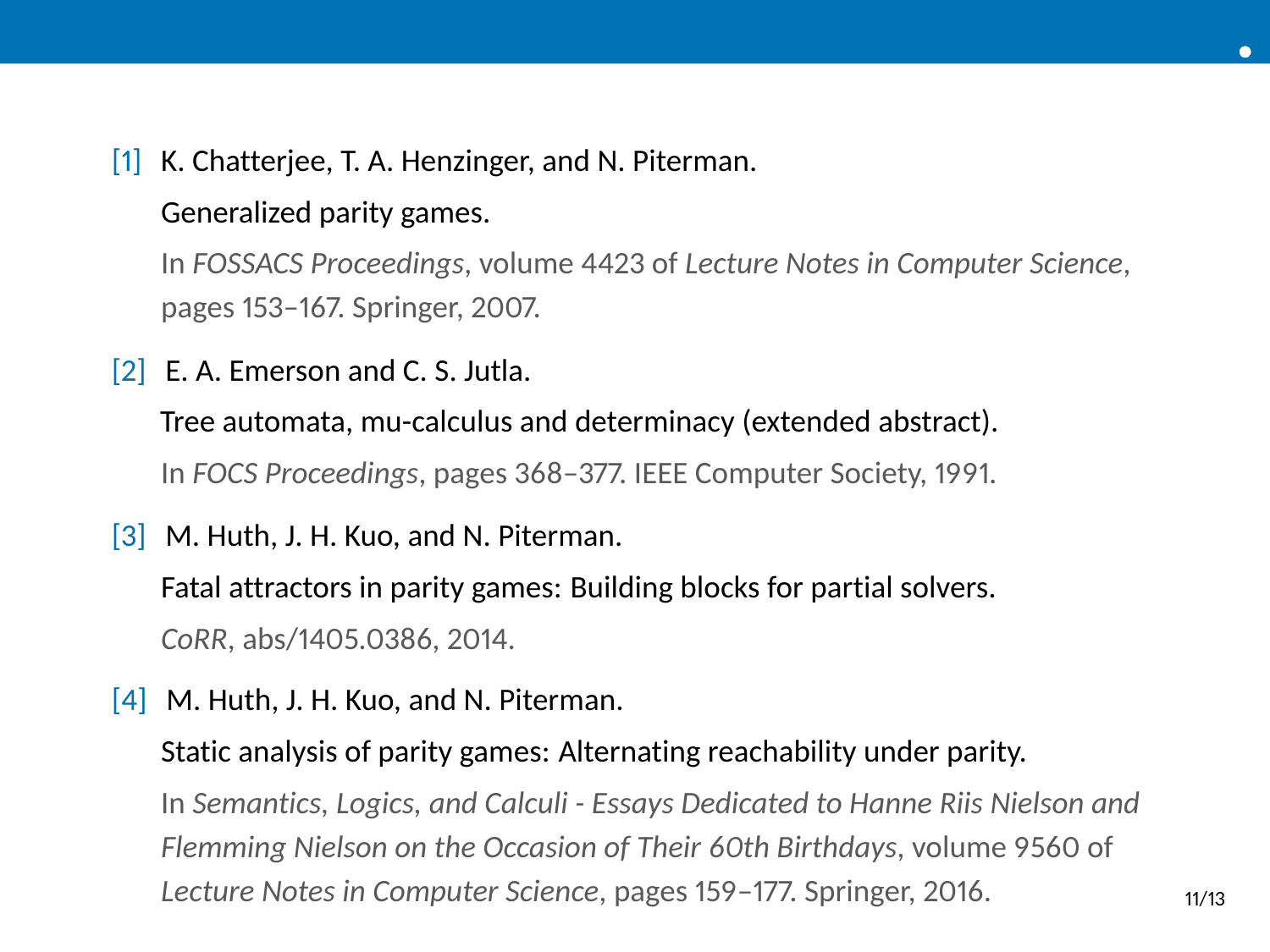<span id="page-12-2"></span>[5] S. Jacobs, R. Bloem, M. Colange, P. Faymonville, B. Finkbeiner, A. Khalimov, F. Klein, M. Luttenberger, P. J. Meyer, T. Michaud, M. Sakr, S. Sickert, L. Tentrup, and A. Walker.

The 5th reactive synthesis competition (SYNTCOMP 2018): Benchmarks, participants & results.

*CoRR*, abs/1904.07736, 2019.

<span id="page-12-0"></span>[6] M. Jurdzinski.

Deciding the winner in parity games is in UP **∩** co-UP.

*Inf. Process. Lett.*, 68(3):119–124, 1998.

<span id="page-12-1"></span>[7] A. Pnueli and R. Rosner.

On the synthesis of a reactive module.

In *POPL Proceedings*, pages 179–190. ACM Press, 1989.